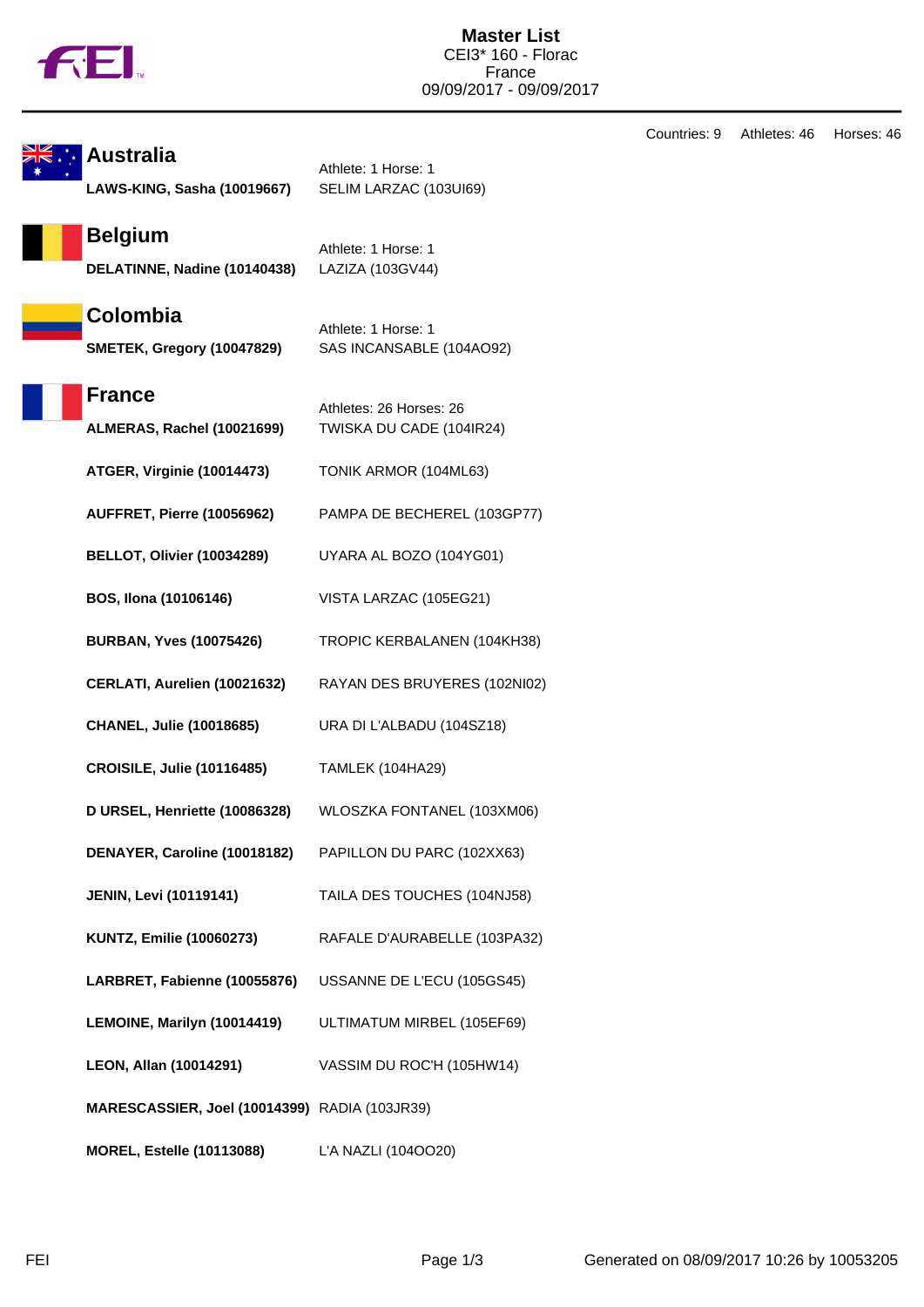

| <b>MOUROU, Justin (10014401)</b>                          | <b>TIKEM (104IS72)</b>                                |
|-----------------------------------------------------------|-------------------------------------------------------|
| OLLIVIER, Daniel (10014338)                               | POT MADE (104TH41)                                    |
| QUET, Lisa (10116231)                                     | TOUCHKAL DE LUC (104KG06)                             |
| SAROUL, Ludovic (10014413)                                | ULYSSE DE PERIGNEUX (104SR06)                         |
| <b>TRAPP, Virginie (10095633)</b>                         | LORRIA DE NAUTIAC (103XM59)                           |
| <b>VERGE, Roland (10024650)</b>                           | MEMORIA (104TM35)                                     |
| <b>VIGIE, Audrey (10102095)</b>                           | SAFIA LOTOISE (104DO78)                               |
| WASILEWSKI, Marion (10019152)                             | TAIGA D'ARGANE (104IT72)                              |
| <b>Italy</b><br><b>ABBRUZZESE, Vincenzo</b><br>(10044684) | Athletes: 8 Horses: 8<br>NOSTRADAMUS (104HB35)        |
| BAIGUERA, Carlo (10074908)                                | ARECA DELLA BOSANA (104IH61)                          |
| CHIAPPONI, Beatrice (10079754)                            | TARASSACO BOSANA (103NB56)                            |
| FULCINI, Federica (10120412)                              | TORBA DELLA BOSANA (103HP75)                          |
| MARANI, Wladimiro (10014551)                              | AIGOUAL DIMNAH (104DI95)                              |
| <b>MORI, Stefano (10042533)</b>                           | AECHMEA DELLA BOSANA (104SD08)                        |
| <b>SERIOLI, Daniele (10065241)</b>                        | INDIAN KATIVA (103UF08)                               |
| TAMBORINI, Matteo (10092981)                              | ZIBIBBO DELLA BOSANA (104GZ95)                        |
| Oman                                                      | Athletes: 4 Horses: 4                                 |
| AL BULUSHI, Sami Said Salim<br>(10035630)                 | PENCHAB SULLY (102UW76)                               |
| AL FARSI, Ali Hassan Yousaf<br>(10056240)                 | KHANDJAR DU BOULVE (103JR52)                          |
| <b>AL FARSI, Faisal (10074081)</b>                        | KHARA EL NEDJ (103UG03)                               |
| AL SIYABI, Abdullah Said Salim<br>(10035633)              | VENCEDOR LARZAC (105GW93)                             |
| <b>Spain</b><br>DIFZ NOGUFRA, Robert                      | Athletes: 3 Horses: 3<br>SUNIT DU COLOMBIER (103TH75) |

 $(1031H/5)$ 

高